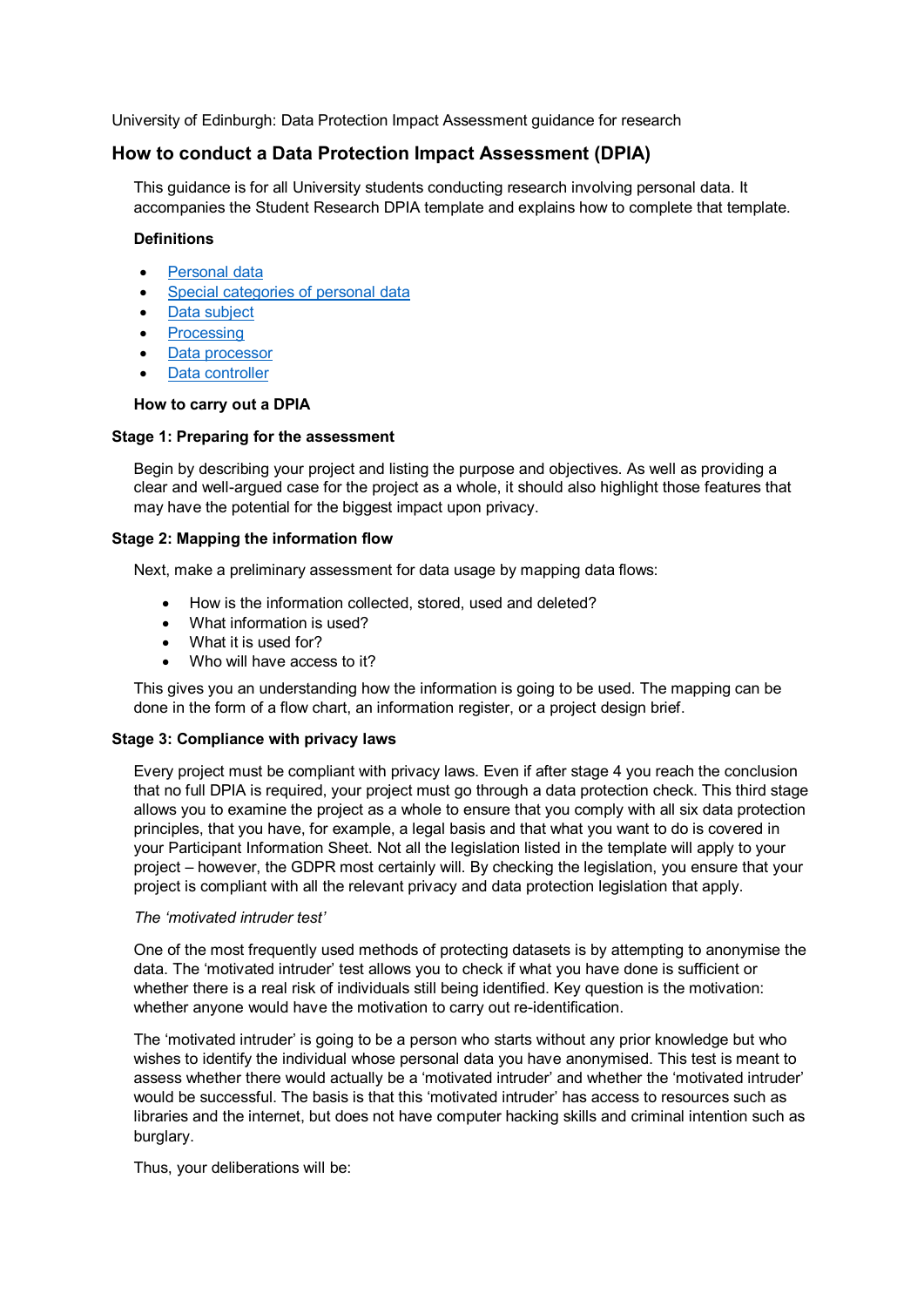- Is the data likely to attract a 'motivated intruder? This attraction could be
	- o finding out personal data about someone else, for nefarious personal reasons or financial gain;
	- $\circ$  the possibility of causing mischief by embarrassing others the more sensitive the data is (e.g. health information), the more likely it is to attract a motivated intruder
	- o revealing newsworthy information about public figures;
	- $\circ$  o political or activist purposes, e.g. as part of a campaign against a particular organisation or person; or
	- o curiosity, e.g. a local person's desire to find out who has been involved in an incident shown on a crime map.
- What is the risk of jigsaw attack, i.e. piecing different bits of information together to create a more complete picture of someone? Does the information have the characteristics needed to facilitate data linkage – e.g. is the same code number used to refer to the same individual in different datasets?
- What other 'linkable' information is available publicly or easily?
- What technical measures might be used to achieve re-identification?

#### **Stage 4: Screening**

Tick the box for all questions where your answer is 'yes'.

If you have ticked one or more boxes, you will need to carry out a full DPIA. Looking at the answers you've given, you should already get an understanding of where the privacy risks are. Always keep in mind: the purpose of the DPIA is to minimise privacy risk to the highest possible extent!

If all questions are answered with 'no' and you don't need to do a DPIA, remember that the privacy law compliance check will need to be a living document until your project is finished.

If you have concluded that a DPIA is warranted, the next stage is to make the preparations for the all-important risk analysis stage. This analysis is the core of any DPIA and is what distinguishes it from a straightforward legal compliance check.

#### **Stage 5: Risk identification and analysis**

Now identify the possible risks and begin the analysis. From this, you should start to form a clear picture about how significant the risks are, and whether there are previously unseen risks.

Next, list all measures you can take to either eliminate or mitigate the risks. There could well be more than one potential solution for each risk.

There are two types of solutions to privacy risks are avoidance measures and mitigation measures.

An avoidance measure is a means of completely eliminating a risk. It refers to the exclusion of technologies, processes, data or decision criteria, in order to avoid particular privacy issues arising. Examples are:

- Minimisation of personal data collection.
- Non-collection of contentious data items.
- Active measures to preclude the use of particular data items in the making of particular decisions.
- Active measures to preclude the disclosure of particular data items.

A mitigation measure is a feature that compensates for other, privacy intrusive aspects of a design. A mitigation measure may compensate partially or wholly for a negative impact. Examples are:

- Minimisation of personal data retention by not recording it, or by destroying it as soon as the transaction for which it is needed is completed.
- Destruction schedules for personal information which are audited and enforced.